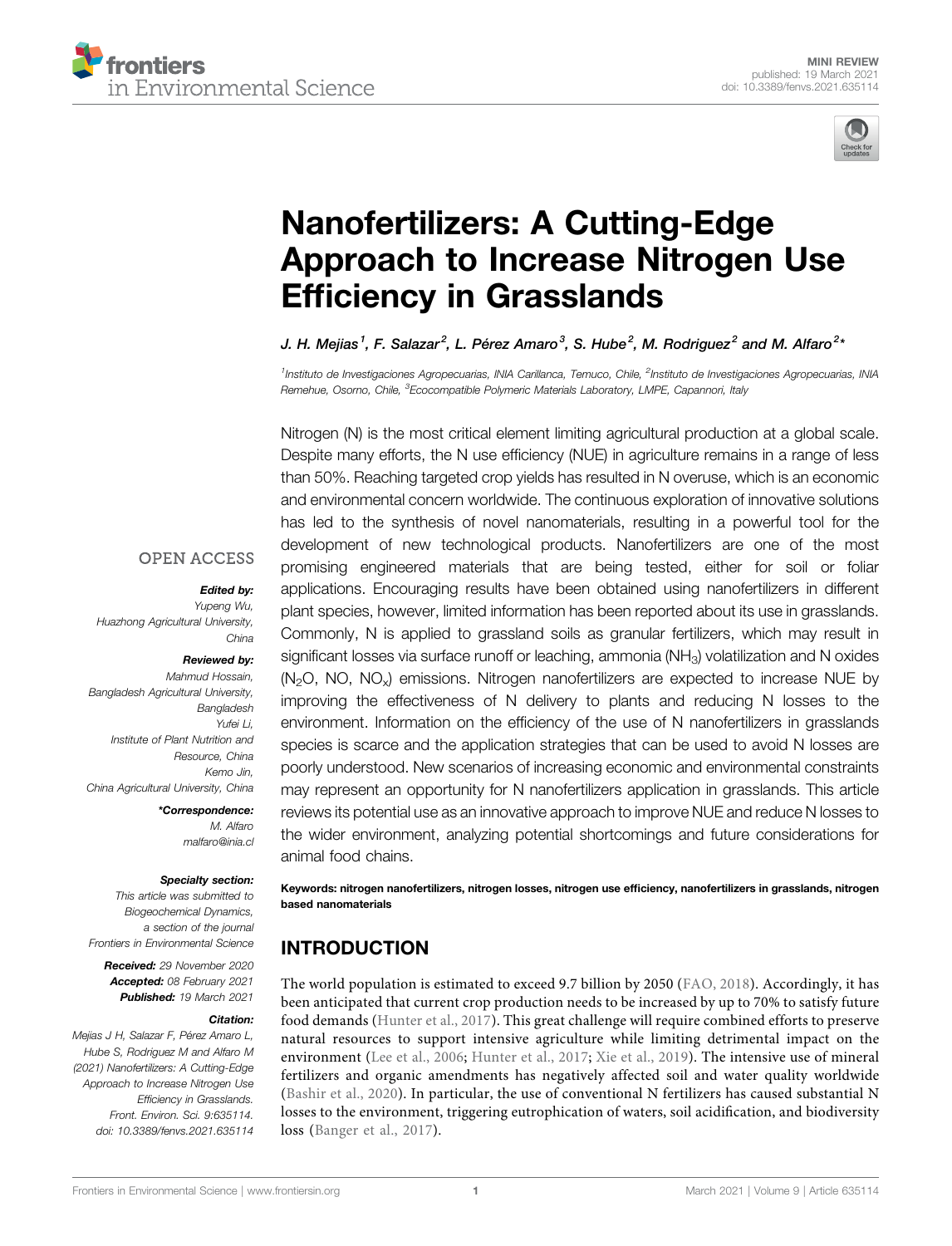Since the industrial revolution, the use of synthetic N fertilizers has led to the increase of atmospheric  $N_2O$ , one of the most important anthropogenic greenhouse gases causing global warming ([Davidson, 2009](#page-5-3)). Despite previous efforts, the Nitrogen Use Efficiency (NUE) in agricultural systems has remained low, meaning that on a global scale, more than 50% of the N applied to agricultural soils is potentially lost into the environment [\(Lassaletta et al., 2014](#page-7-1)). One of the major challenges of modern agriculture is to satisfy actual and future global food demands efficiently. The current NUE needs to be improved substantially by increasing the efficiency of agricultural systems, adopting environmentally sound agronomic practices, and exploring disrupting technologies.

Nanotechnology is the study, design, creation, synthesis, manipulation and application of nanometric scale materials, having one or more dimensions with sizes smaller than 100° nm [\(Lee and Moon, 2020](#page-6-2)). Nanomaterials differ from their original materials, and alterations in their physicchemical properties are expected, acquiring exceptional properties, functionalities, and high reactivity given by its high surface area-volume ratio [\(Andrews et al., 2019](#page-5-4)). In the last few decades, nanotechnology has been considered a projecting technology with plentiful applications ([Marchiol et al., 2020\)](#page-6-3). A wide range of materials has been used to create nanoparticles like metal oxides, ceramics, magnetic materials, semiconductor, quantum dots, lipids, polymers (synthetic or natural), dendrimers and emulsions [\(Benelmekki, 2015;](#page-5-5) [Kumar et al., 2018;](#page-6-4) [Ruiz-Cañas](#page-7-2) [et al., 2020\)](#page-7-2). Accordingly, several nanotechnology applications have been developed and tested as potential agrochemicals such as bactericides, fungicides, growth regulators and fertilizers ([Peters et al., 2014;](#page-7-3) [Pestovsky and Martínez-Antonio, 2017\)](#page-7-4). Nanofertilizers are defined as materials in the nanometer scale, usually in the form of nanoparticles, containing macro and micronutrients that are delivered to crops in a controlled mode [\(DeRosa et al., 2010](#page-5-6); [Adisa et al., 2019](#page-5-7); [Shang et al., 2019\)](#page-7-5).

According to the type of formulation, nanofertilizers are classified into three categories: 1) nanoscale fertilizer, which corresponds to the conventional fertilizer reduced in size typically in the form of nanoparticles; 2) nanoscale additive fertilizer, is a traditional fertilizer containing a supplement nanomaterial; and 3) nanoscale coating fertilizer, refers to nutrients encapsulated by nanofilms or intercalated into nanoscale pores of a host material [\(Mastronardi et al., 2015\)](#page-6-5). Encapsulated nutrients by films or held in nanopores within a carrier material such as clays have been used to form nanocomposite structures for controlling the nutrient release ([Golbashy et al., 2016](#page-5-8); [Kottegoda et al., 2017;](#page-6-6) [Borges et al.,](#page-5-9) [2019](#page-5-9); [Tarafder et al., 2020](#page-7-6)).

Nanotechnology applications in agriculture appear to be a promising approach, fostering the transformation of conventional production systems into upgraded agricultural practices with a clear emphasis on the development of more efficient and environmentally friendly methodologies [\(Duhan](#page-5-10) [et al., 2017](#page-5-10); [Lowry et al., 2019](#page-6-7)). Nanofertilizers could be a crucial development in the protection of the environment because they can be applied in smaller quantities compared to traditional fertilizers ([Adisa et al., 2019\)](#page-5-7), hence reducing leaching,

runoff, and gas emissions to the atmosphere ([Manjunatha et al.,](#page-6-8) [2016](#page-6-8)). At present, uncertainty exists about the production costs of nanofertilizers compared to conventional fertilizers, as well as the magnitude of the possible disruption in the existing conventional fertilizer industry ([Dimkpa and Brindraban, 2018\)](#page-5-11).

A comprehensive analysis of the potential benefits of using nitrogenous nanofertilizer in grasslands and its impact on N losses to the environment has to be addressed, considering, among others, its agronomic and physiological properties, growing rates, plant architecture and use, compared to annual and/or perennial crops, given that in perennial crops nutrient carryover is usually seen from one season to the next one due to retranslocation from the annual plant parts, which can naturally increase NUE ([Weih et al., 2011\)](#page-7-7) Additionally, perennial crops tend to have longer photosynthetic seasons resulting from earlier canopy development and longer green leaf duration, increasing seasonal light interception efficiencies and precipitation interception [\(Tilman et al., 2009](#page-7-8)), including retention of potential foliar applications. There are important factors to assess when using these new formulations applied to grass, to improve NUE use efficiency and losses, like N molecules type and size, temperature, specific surface area, and urease activity, among other considerations ([Bowman and Paul, 1992;](#page-5-12) [Ryle and Stanley,](#page-7-9) [1992](#page-7-9); [Henning et al., 2013a](#page-6-9)). This review focuses on the potential use of N nanofertilizers as a novel approach to improve NUE in grasslands and their role in reducing environmental impact, with a focus on the decrease of N losses into the environment.

# NITROGEN USE EFFICIENCY IN GRASSLAND SYSTEMS

Nitrogen use efficiency (NUE) is commonly used to estimate the conversion of N inputs into agricultural products and to indicate the risk of N losses to the broader environment ([Oenema et al.,](#page-6-10) [2014](#page-6-10); [Norton et al., 2015\)](#page-6-11). The NUE is considered an easy-to-use indicator applicable to agriculture and food productionconsumption systems ([EU Nitrogen Expert Panel, 2015\)](#page-5-13). It is expressed as a ratio of outputs over inputs and can be estimated using a range of metrics, such as plant growth per unit of N applied (e.g. fertilizer and manure); meat or milk production per unit of animal N intake; N exported from a farm per unit of N imported; or N consumed in food per unit of N used to produce the food ([de Klein et al., 2017](#page-5-14)). The NUE values have to be interpreted in relation to productivity (N output) and N surplus (i.e., the difference between N input and harvested N output). The NUE may allow decision makers to examine differences in NUE between farms, between specific systems, between countries, and between years. It also allows identifying technical progress and the efficiency of policy measures. As such, NUE can serve as a valuable indicator for monitoring sustainable development in relation to food production and environmental challenges ([EU](#page-5-13) [Nitrogen Expert Panel, 2015\)](#page-5-13). This parameter can be also used to express the amount of N applied as fertilizer, which is harvested in crop or pasture ([de Klein et al., 2017\)](#page-5-14), varying mostly around 30–35%. Nitrogen use efficiency increases significantly by synchronizing, as much as possible, N availability supply with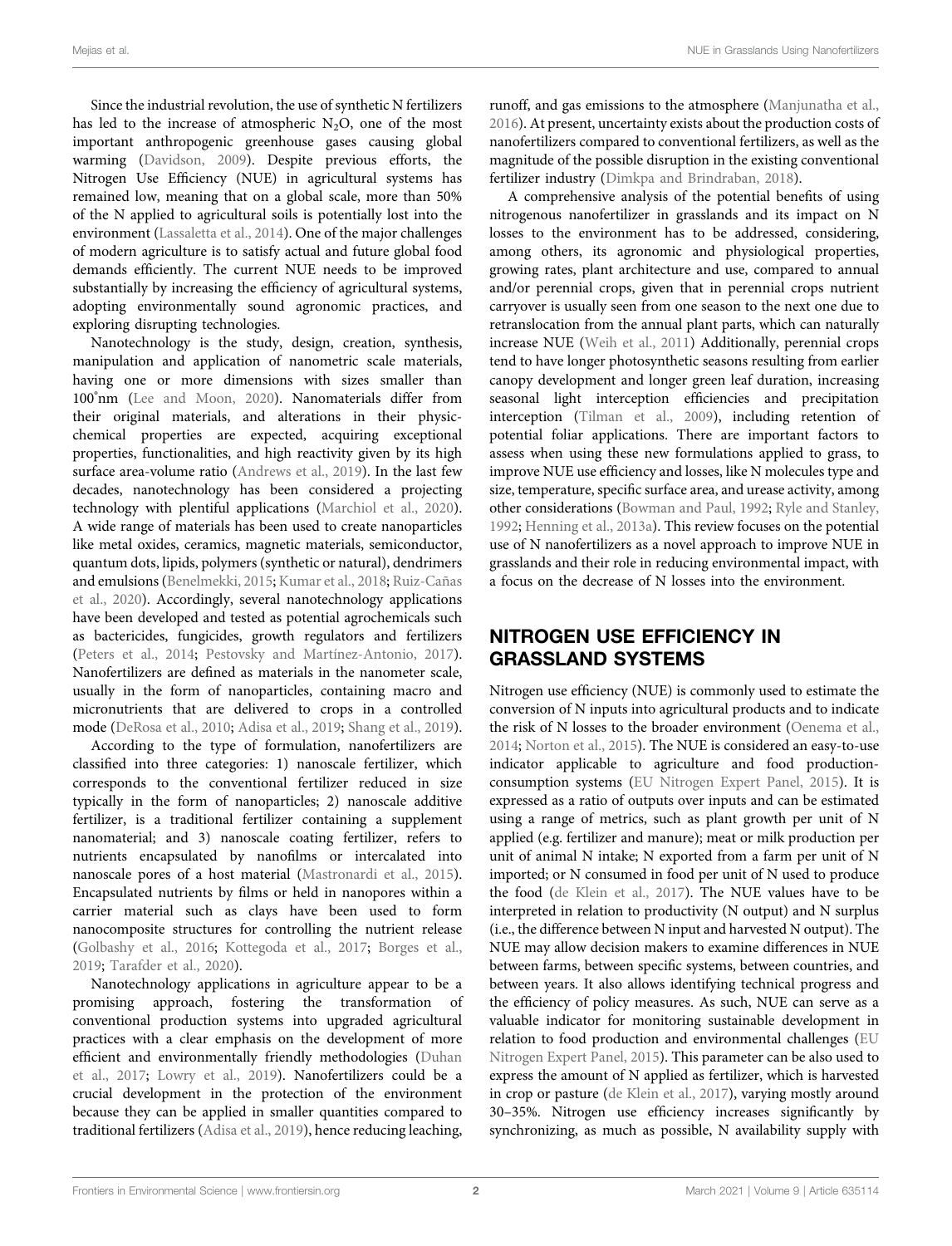N demand (e.g. [Maddux and Barnes, 1985](#page-6-12)). Nanomaterials, given they may provide a slow, steady, and time-dependent release of essential nutrients, including N, represent an opportunity to improve NUE, also reducing N leaching or losses as NH3 volatilization, in agreement with [Preetha and Balakrishnan](#page-7-10) [\(2017\)](#page-7-10). Furthermore, an increase of up to threefold as well as an improvement in productivity by promoting seed germination, seedling growth, N metabolism, photosynthetic activity, protein synthesis, antioxidant defense among other benefits [\(Iqbal et al.,](#page-6-13) [2019](#page-6-13)).

### Nitrogen Losses From Grasslands

Nitrogen could be easily lost to the wider environment. The main pathways of N losses in grassland are gaseous emissions  $(NH<sub>3</sub>$  and  $N_2O$ ) and nitrate leaching and runoff ( $NO_3^-$  and organic N) [\(Cameron](#page-5-15) [et al., 2013](#page-5-15)). Agriculture is recognized as a major source of atmospheric NH3, which has been associated with soil acidification, acid particulate matter and rainfall, odors [\(Aneja et al., 2009](#page-5-16)), and it is also indirectly linked to  $N_2O$  and global warming [\(IPCC, 2015\)](#page-6-14). As an example, agriculture is a key contributor to  $NH<sub>3</sub>$  volatilization, representing the main source of NH<sub>3</sub> emissions in different countries [\(Pan et al., 2016](#page-7-11)), averaging 31% of the N applied to crops and grasslands [\(Silva et al.,](#page-7-12) [2017](#page-7-12)). Another important pathway of N loss is denitrification as  $N_2O$ , which is a potent greenhouse gas (GHG) contributing to the depletion of the ozone layer [\(Matheyarasu et al., 2016\)](#page-6-15). Worldwide, 12% of N<sub>2</sub>O losses are attributed to synthetic fertilizers applied to agricultural soils [\(IPCC, 2015](#page-6-14)).

It has been estimated that agriculture due to leaching and surface runoff of  $NO<sub>3</sub><sup>-</sup>$  represents between 37 and 82% of the N input into surface waters of Western Europe [\(Isermann, 1990](#page-6-16)), where the livestock sector in this continent contributes 73% of water pollution for both N and P [\(Leip et al., 2015\)](#page-6-17). Traditionally, N has been applied to crops and pastures as granular formulation, and integrated into the soil nutrients cycle, where it can be absorbed by plants, fixed by the soil components, or lost from the soil-plant system through different pathways [\(Jadon et al., 2018](#page-6-18)). There are only a few studies evaluating N losses on grass species, focusing mainly on NH<sub>3</sub> losses [\(Henning et al., 2013b](#page-6-19); [Schlossberg et al.,](#page-7-13) [2018\)](#page-7-13), and NH<sub>3</sub> and N<sub>2</sub>O loss ([Alfaro et al., 2018](#page-5-17)). Foliar N application, using traditional or enhanced fertilizers dissolved in water, and more recently, the use of nanoformulations, has been evaluated to increase NUE ([Dimkpa et al., 2020](#page-5-18)).

# Potential Role of Nanofertilizers in Increasing Nitrogen Use Efficiency in Grasslands

The increasing demand for food globally will require more productive systems that use suitable and reliable technologies, ensuring low environmental impact in terms of soil and water pollution ([Jyothi and Hebsur, 2017\)](#page-6-20). Many agricultural management practices such as split N application, N localization, precision farming, use of liquid formulations, foliar sprays, and liming applications have been proposed to improve NUE [\(Sharma and Bali, 2018](#page-7-14); [Egan et al., 2019\)](#page-5-19) in annual crops such as potato ([Souza et al., 2020](#page-7-15)) and mix croplivestock systems ([Ershadia et al., 2020](#page-5-20)). In the case of grasslands,

several management options have been studied including the traditional 4R approach for the use of fertilizer application (Right source, Right time, Right rate, Right place) ([Snyder, 2017](#page-7-16)), the optimization of plant combinations according to the final purpose of the animal system including the more efficient cultivars and species ([Pijlman et al., 2020\)](#page-7-17), and the integration of the soil-plant-animal system, considering more efficient grazing regimes and N inputs on animal feed and manures as a source of organic fertilizer [\(Oenema et al., 2014;](#page-6-10) [de Klein et al.,](#page-5-14) [2017](#page-5-14)). Fertilizers and manures NUE may vary between 50 and 80% depending on agro-climatic conditions, soil parameters, types of pastures, and other factors ([Powell et al., 2010\)](#page-7-18). Authors agree that in pasture-based systems major progress in eco-efficiency will be achieved through the implementation of tailor-made aspects associated with operational management. [Málinas et al. \(2020\),](#page-6-21) concluded that a combination of forage mixture with lower to medium N inputs could significantly contribute to increase NUE from c. 50–86%, and from 45 to 53%, respectively, while providing sustainable long-term grass yields across managed grasslands.

Nanofertilizers have been projected as a tool to meet sustainable intensification criteria in agricultural activities in the next 30 years due to the feasibility of synchronizing the release mechanism of nutrients (N and phosphorus, P) with an increment in crop yields and forage production while reducing the fertilization inputs ([Kalia et al., 2019\)](#page-6-22). Nanofertilizers can boost NUE by enabling a slow and constant release of nutrients thus assisting nutrient plant uptake [\(Jyothi and](#page-6-20) [Hebsur, 2017;](#page-6-20) [Kalia and Sharma, 2019](#page-6-23)). It has been reported that the use of nanofertilizers can improve crop production by up to 30% compared with traditional chemical fertilizers ([Kah et al., 2018\)](#page-6-24); however, there are also studies showing no advantage to using nanofertilizers over conventional fertilizers [\(Kopittke et al., 2019](#page-6-25)).

## NANOFERTILIZER TYPES AND POTENTIAL NANOSTRUCTURES TO BE USED IN PASTURES

Nanofertilizers can be classified in nanoscale fertilizers, nanoscale additives, and nanoscale coatings [\(Mikkelsen, 2018\)](#page-6-26). The release of nutrients that are immobilized or/and encapsulated into a particular nanocarrier (biologic, chemical and physical) is activated by three different factors. The biological factors are bacteria, fungi and other microorganisms that biodegrade the coating based on a biodegradable or synthetic polymeric material, thus allowing the release of nutrients and its fixation into the soil. The chemicaltriggered mechanisms are moisture, solubilization, pH variation, soil type [\(Weeks and Hettiarachchi, 2019;](#page-7-19) [Ramzan et al., 2020\)](#page-7-20), and ion exchange reactions [\(Ribeiro and Carmo, 2019\)](#page-7-21). The physical factors are ultrasound, magnetic field, heat and diffusion-controlled release ([Mikkelsen, 2018;](#page-6-26) [Ribeiro and Carmo, 2019\)](#page-7-21).

Nanostructured 2D clays can be considered good candidates to carry nutrients because they are ionic systems characterized by the presence of anions and cations that compensate each other, leading to neutrality [\(Lazaratou et al., 2020\)](#page-6-27). The ionic nature of the clays as well as their ability to host a wide range of organic and inorganic ions in combination with an elevated ion exchange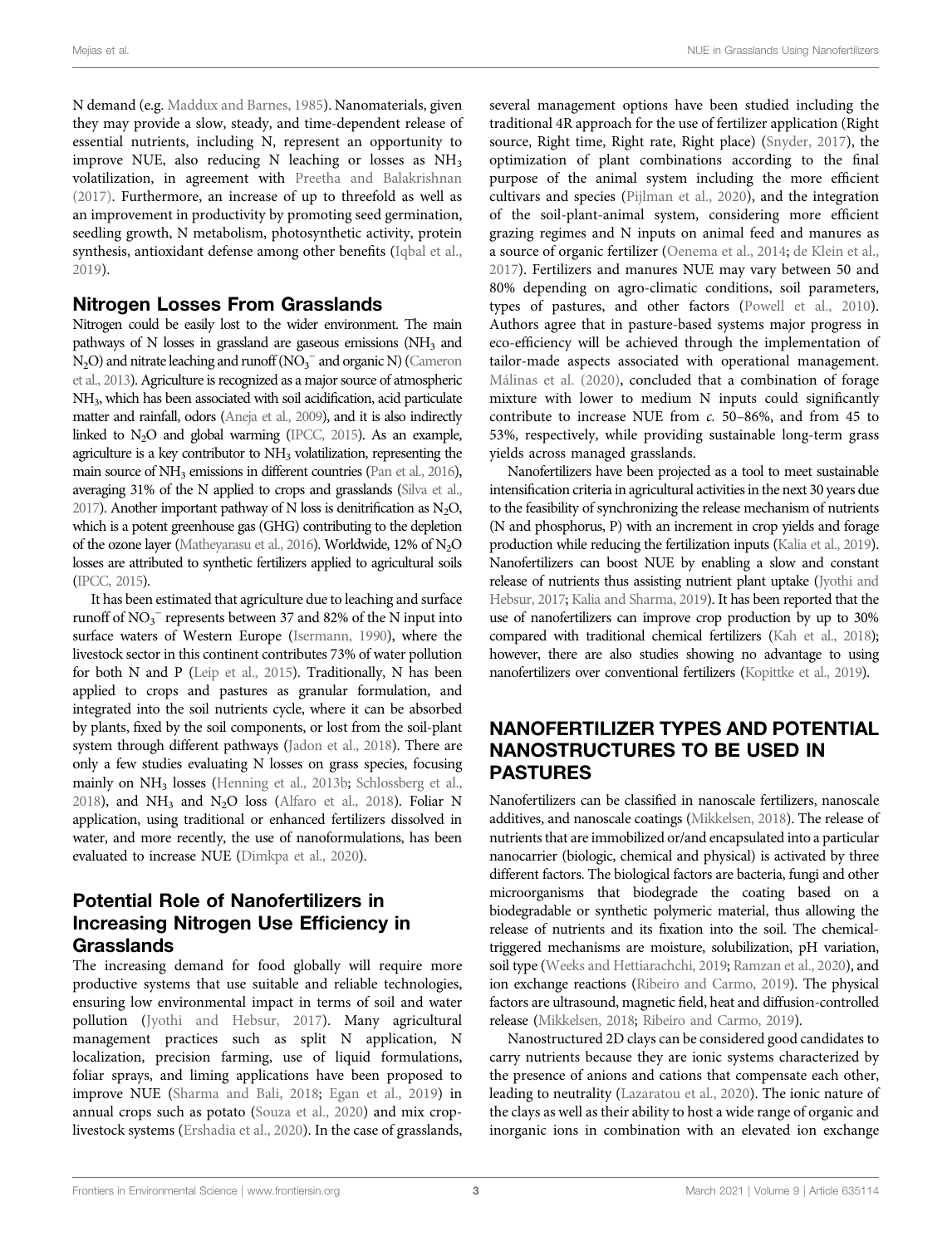#### <span id="page-3-0"></span>TABLE 1 | Potential advantages of nanofertilizers as an alternative to increasing nitrogen use efficiency.

| Agronomic impact                                                           |                                                                             |
|----------------------------------------------------------------------------|-----------------------------------------------------------------------------|
| Increase crop productivity                                                 | Kopittke et al. (2019). Kottegoda et al. (2011). Abd El-Azeim et al. (2020) |
| Reduction of N rate applied                                                | Raguraj et al. (2020)                                                       |
| Increase bioavailability of nutrients                                      | Liu and Lal (2015), Kah et al. (2018)                                       |
| Increase N use efficiency                                                  | Perrin et al. (1998), Raguraj et al. (2020)                                 |
| Environmental impact                                                       |                                                                             |
| Reduction of $NO3-$ leaching                                               | Malekian et al. (2011), Jadon et al. (2018)                                 |
| Reduction of $NH3+$ volatilization                                         | Jadon et al. (2018)                                                         |
| Reduction of N <sub>2</sub> O emissions                                    | Pereira et al. (2015)                                                       |
| Characteristics of nanomaterials                                           |                                                                             |
| Slow-release source according to plant demands                             | Ureña-Amate et al. (2011), Chhowalla (2017), Tarafder et al. (2020)         |
| Use of biodegradable materials                                             | Kusumastuti et al. (2019)                                                   |
| Possibility to use different N molecules and formulations                  | Sarkar et al. (2014), Benício et al. (2016), Golbashy et al. (2016)         |
| Favors penetration through nanopores and stomatal openings in plant leaves | Abdel-Aziz et al. (2016), Mahil and Kumar (2019)                            |
| Facilitates transport and delivery of nutrients through plasmodesmata      | Eichert et al. (2008), Pérez-de-Luque (2017)                                |



<span id="page-3-1"></span>capacity, may render them suitable for controlled or slow nutrients release and thus increasing NUE ([Table 1](#page-3-0)). For example, Layered Double Hydroxide (LDH) [\(Ureña-Amate](#page-7-22) [et al., 2011;](#page-7-22) [Berber et al., 2013](#page-5-21); [Koilraj et al., 2013;](#page-6-28) [Borges](#page-5-9) [et al., 2019;](#page-5-9) [Jiang et al., 2019\)](#page-6-29), montmorillonite (MMT) ([Golbashy et al., 2016\)](#page-5-8), and Zeolite ([\(Manjaiah et al., 2019\)](#page-6-30) are good examples of a 2D nanostructure clay with promising opportunities as nanofertilizers for grasslands. Another suitable nanomaterial, due to its intrinsic nutrient capacity is the Hydroxyapatite (HT), a nanoparticle that can supply P in a faster and more prolonged manner (biphasic pattern)

[\(Montalvo et al., 2015;](#page-6-31) [Kottegoda et al., 2017](#page-6-6)). The LDH has also been reported to have the ability to uptake P and to provide a beneficial effect in the soil due to buffer properties ([Torres-](#page-7-23)[Dorante et al., 2009](#page-7-23); [Silva et al., 2014](#page-7-24); [Benício et al., 2016\)](#page-5-22).

# STRATEGIES FOR N BASED NANOFERTILIZERS USE IN GRASSLANDS

Because grassland ecosystems present unique features compared to traditional annual or perennial crops, the approach for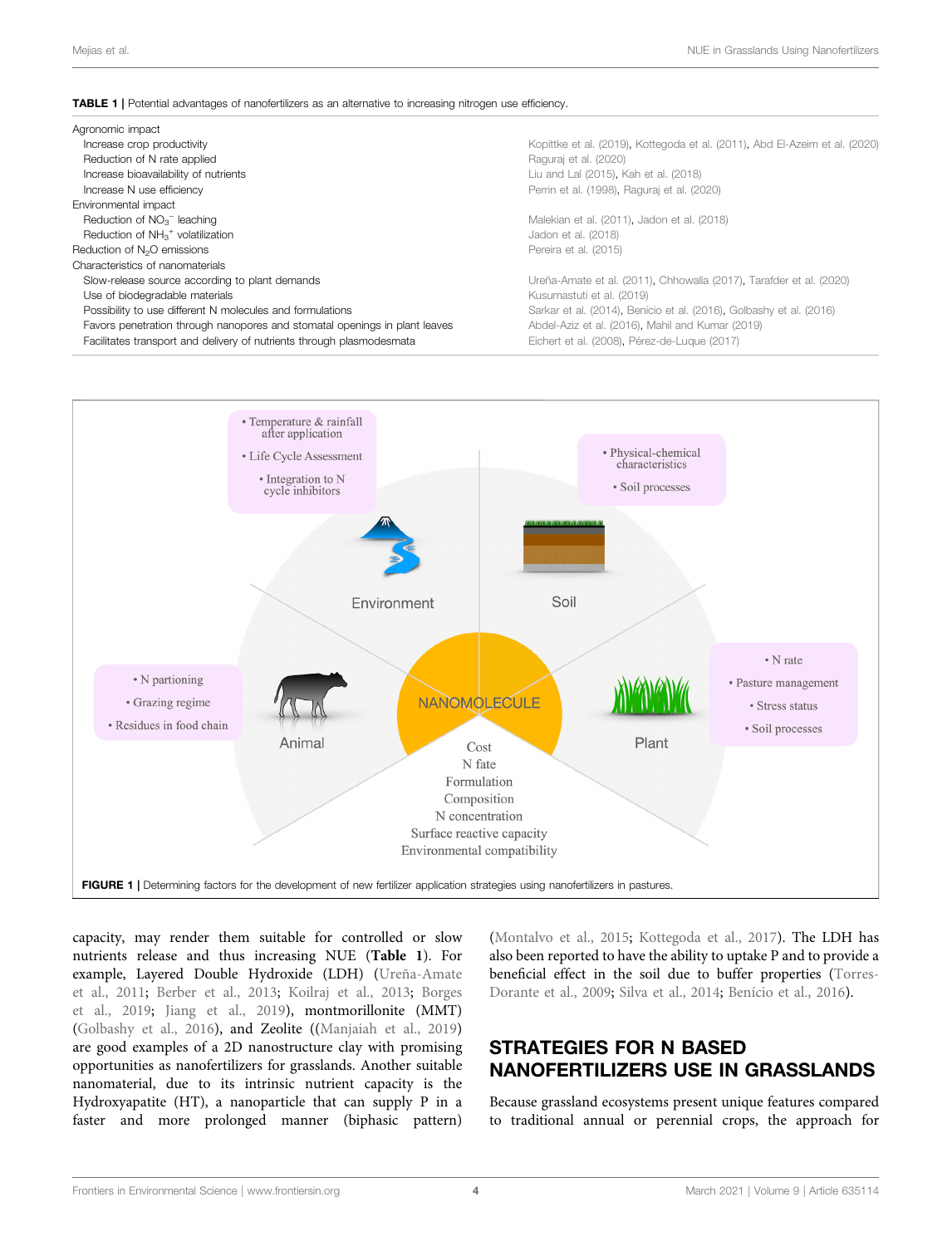applying nanofertilizers should follow a particular strategy ([Figure 1](#page-3-1)), considering grass harvest by cattle and the different grazing patterns during the year, with short (c. 10–14 days) or long periods (c. 40–60 days) between grazing cycles in managed systems in temperate regions ([Whitehead,](#page-7-30) [2000](#page-7-30)). Commonly, pastures are composed of a mixture of plant species, each with a different nutrient demand, with annual, biannual or perennial species participating in the grassland ecosystem. Thus, the growth pattern varies among grassland types and so does their nutrients demand [\(Blair et al., 2014\)](#page-5-27). The pasture type depends on animal system needs, such as grazing oriented, forage conservation or both. Nanofertilizers could be applied to the soil or directly over the plant as foliar sprays ([Mahil and Kumar, 2019](#page-6-36)). Soil applied nanofertilizers enable the movement of nutrients in the soil, facilitating its release and penetration into the roots. Controlled-release and slow-release nanofertilizers are used to supply nutrients in suitable concentration to plants over a prolonged interval of time, avoiding the continuous fertilizer application, and reducing the environmental risks ([Jiang et al., 2019](#page-6-29); [Jia et al.,](#page-6-37) [2020](#page-6-37); [Yoon et al., 2020](#page-7-31)).

Reduction of N losses has been reported using N charged porous nanomaterials, such as zeolites [\(Manikandan and Subramanian,](#page-6-38) [2017](#page-6-38)), clays [\(Sarkar et al., 2014](#page-7-28)), or biodegradable polymers such as chitosan [\(Sharif et al., 2018\)](#page-7-32). These could be related to a gradual release rate of NH<sub>4</sub><sup>+</sup> and/or NO<sub>3</sub><sup>-</sup>, that in turn limits soil available N, which could potentially be lost to the environment in agreement with [Cardenas et al. \(2013\)](#page-5-28). Foliar application, on the other hand, has proven to be useful to supply small quantities of fertilizer to the crops and it is especially beneficial in the correction of micronutrient deficiency, while in the case of macronutrients it can supplement soil conventional fertilization, particularly when soils have limiting factors [\(Fageria et al., 2009\)](#page-5-29). Within foliar fertilizers, urea dissolved in water has been commonly used as the main N source for foliar application in perennial and annual crops, and to a lesser extent, in grassland species [\(Bowman and Paul, 1992](#page-5-12); [Stiegler et al., 2011](#page-7-33); [Ramírez-Rodríguez et al., 2020](#page-7-34)), however, N volatilization losses could be high, which could limit its use. Because nutrients in foliar applications are delivered directly to the target in small amounts, foliar fertilization is potentially more beneficial to the environment compared to traditional root treatments. Nevertheless, even if foliar nutrient application presents several advantages and has increasing importance in agriculture. Many mechanisms controlling the penetration of nutrients to the plant are not fully understood and plant response to foliar applications varies widely [\(Lv et al., 2019](#page-6-39)).

### CONCLUDING REMARKS AND **PERSPECTIVES**

Although encouraging NUE results have been found when using nanofertilizers, some limitations and adverse effects have also been reported ([Iqbal et al., 2019](#page-6-13)). Most of the research has also only been carried out at a laboratory scale [\(Kah et al., 2018\)](#page-6-24). Examples of shortcomings in the use of foliar fertilizers are that they require an available leaf area to be effective, and may cause scorching or burning if the concentration of the spray is too high [\(Achari and Kowshik, 2018\)](#page-5-30). They also require perfect timing for the application, since climatic conditions affect effectiveness. The costs of multiple applications can be too high to be profitable, the standardization of the nanoformulations, and lack of size uniformity of the nanoparticles [\(Iqbal, 2019\)](#page-6-40), and optimizing foliar applications of nanofertilizers are challenges that need to be addressed in future research.

Further research is required to better understand the role of different N forms in supplying these molecules (i.e.  $\mathrm{NO_3}^-$  ,  $\mathrm{NH_4}^+$  ) and their impact on NUE in pastures, including N transformation within the plant and their effect on reducing N losses to the environment. Additionally, the integration of this technology with the use of N cycling inhibitors may represent an opportunity by creating favoring synergetic effects ([Figure 1](#page-3-1)). More information is required to understand whether nanofertilizers are fully transformed into ionic forms in the plant and later incorporated into proteins and different metabolites, or if some of them remain intact and reach consumers through the food chain ([Iqbal, 2019](#page-6-40)).

A better understanding of the advantages of nanomaterials is needed ([Table 1](#page-3-0)), more and higher quality data is required on materials characterization, comprehensive comparisons with non-nano formulations, and field studies ([Kah et al., 2018\)](#page-6-24). Additionally, adapted nutrient fertilizer application strategies will need to be adjusted to take advantage of the benefits provided, to consider the inclusion of precision agriculture, such as drones fitted with cameras to gather multispectral images detecting N concentration in the grass within the paddock, avoiding over-application (e.g. urine patches), and repeated applications at low rates, with a potential increase in costs. All these factors will need to be addressed in an integrated manner ([Figure 1](#page-3-1)) to account for potential downfalls and take full advantage of the opportunities and synergies the use of nanofertilizers may provide for the sustainable future of grassland production. The future development and adoption of these molecules as an answer for increasing food production with higher nutrient efficiency will need to balance economic and environmental costs of production with the potential reduction of environmental impact and yield increases. For this, a Life Cycle Assessment (LCA) may represent an opportunity for an integrated analysis of its use, considering yield productivity, environmental implications, and impact on food chains. The need to validate the pros and cons of nanofertilizers under representative field grasslands conditions to address the questions arising from stakeholders also remains as a pending task before the widespread adoption of this technology.

# AUTHOR CONTRIBUTIONS

MA was the research leader for the FONDECYT Grant 1180775, and contributed to the manuscript, including NUE in grasslands concepts section of the manuscript, and contributed to the discussion, as well as the general editing of the manuscript. JM was a researcher on the nano fertilizer project and coordinated and contributed to manuscript conceptualization;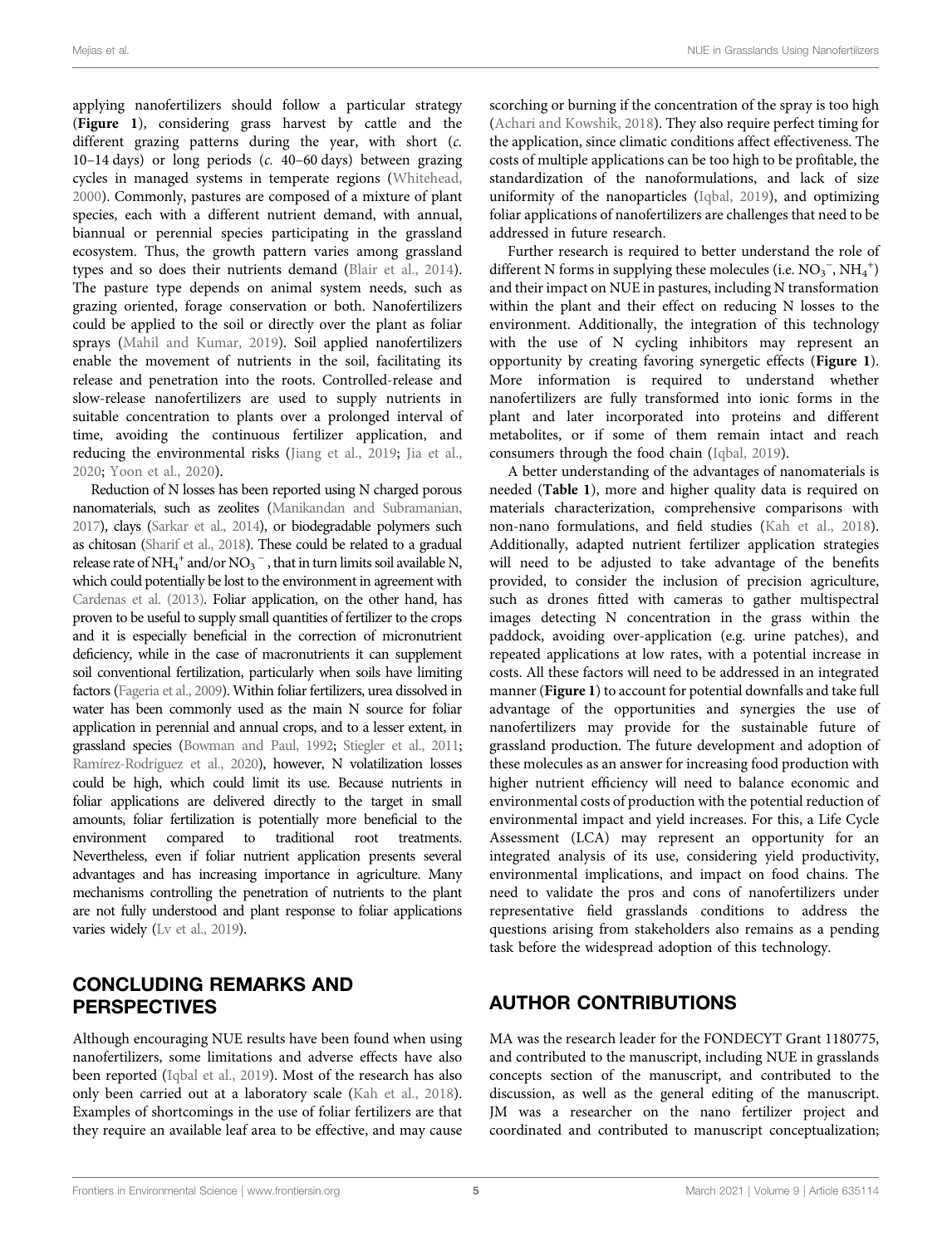writing-original draft preparation; writing-review and editing. FS was a researcher on the nano fertilizer project and was responsible for the N losses section of the manuscript and contributed to the discussion and editing of the manuscript. LPA led the manuscript sections on nanofertilizer types and the potential nanostructures used in pastures. SH participated in the manuscript sections on nanofertilizer types and the potential nanostructures that could be used in pastures. MR contributed to the general discussion and provided a practical overview of nanoformulations and their use in grasslands.

### **REFERENCES**

- <span id="page-5-23"></span>Abd El-Azeim, M. M., Sherif, M. A., Hussien, M. S., Tantawy, I. A. A., and Bashandy, S. O. (2020). Impacts of nano- and non-nanofertilizers on potato quality and productivity. Acta Ecol. Sin. 40, 388. doi[:10.1016/j.chnaes.2019.](https://doi.org/10.1016/j.chnaes.2019.12.007) [12.007](https://doi.org/10.1016/j.chnaes.2019.12.007)
- <span id="page-5-25"></span>Abdel-Aziz, H. M. M., Hasaneen, M. N. A., and Omer, A. M. (2016). Nano chitosan-NPK fertilizer enhances the growth and productivity of wheat plants grown in sandy soil. Span J. Agric. Res. 14, e0902. doi:[10.5424/sjar/2016141-](https://doi.org/10.5424/sjar/2016141-8205) [8205](https://doi.org/10.5424/sjar/2016141-8205)
- <span id="page-5-30"></span>Achari, G. A., and Kowshik, M. (2018). Recent developments on nanotechnology in agriculture: plant mineral nutrition, health, and interactions with soil microflora. J. Agric. Food Chem. 66, 8647–8661. doi:[10.1021/acs.jafc.8b00691](https://doi.org/10.1021/acs.jafc.8b00691)
- <span id="page-5-7"></span>Adisa, I. O., Pullagurala, V. L. R., Peralta-Videa, J. R., Dimkpa, C. O., Elmer, W. H., Gardea-Torresdey, J. L., et al. (2019). Recent advances in nano-enabled fertilizers and pesticides: a critical review of mechanisms of action. Environ. Sci. Nano 6, 2002–2030. doi[:10.1039/C9EN00265K](https://doi.org/10.1039/C9EN00265K)
- <span id="page-5-17"></span>Alfaro, M., Salazar, F., Hube, S., Ramírez, L., and Mora, M. S. (2018). Ammonia and nitrous oxide emissions as affected by nitrification and urease inhibitors. J. Soil Sci. Plant Nutr. 18, 479–486. doi[:10.4067/S0718-95162018005001501](https://doi.org/10.4067/S0718-95162018005001501)
- <span id="page-5-4"></span>Andrews, D., Nann, T., and Lipson, R. H. (2019). Comprehensive nanoscience and nanotechnology. Cambridge, MA: Academic Press.
- <span id="page-5-16"></span>Aneja, V. P., Schlesinger, W. H., and Erisman, J. W. (2009). Effects of agriculture upon the air quality and climate: research, policy, and regulations. Environ. Sci. Technol. 43, 4234–4240. doi:[10.1021/es8024403](https://doi.org/10.1021/es8024403)
- <span id="page-5-2"></span>Banger, K., Yuan, M., Wang, J., Nafziger, E. D., and Pittelkow, C. M. (2017). A vision for incorporating environmental effects into nitrogen management decision support tools for U.S. Maize production. Front. Plant Sci. 8, 1270. doi:[10.3389/fpls.2017.01270](https://doi.org/10.3389/fpls.2017.01270)
- <span id="page-5-1"></span>Bashir, I., Lone, F. A., Bhat, R. A., Mir, S. A., Dar, Z. A., and Dar, S. A. (2020). Concerns and threats of contamination on aquatic ecosystems. in Bioremediation and Biotechnology, Sustainable Approaches to Pollution Degradation, Berlin, Germany: Springer. 1–26. doi:[10.1007/978-3-030-](https://doi.org/10.1007/978-3-030-35691-0_1) [35691-0\\_1](https://doi.org/10.1007/978-3-030-35691-0_1)
- <span id="page-5-5"></span>Benelmekki, M. (2015). "An introduction to nanoparticles and nanotechnology," in Designing hybrid nanoparticles (San Rafael, CA: Morgan & Claypool Publishers), 1. doi:[10.1088/978-1-6270-5469-0ch1](https://doi.org/10.1088/978-1-6270-5469-0ch1)
- <span id="page-5-22"></span>Benício, L. P. F., Constantino, V. R. L., Pinto, F. G., Vergütz, L., Tronto, J., and da Costa, L. M. (2016). Layered double hydroxides: new technology in phosphate fertilizers based on nanostructured materials. ACS Sustain. Chem. Eng. 5, 399. doi:[10.1021/acssuschemeng.6b01784](https://doi.org/10.1021/acssuschemeng.6b01784)
- <span id="page-5-21"></span>Berber, M. R., Hafez, I. H., Minagawa, K., and Mori, T. (2013). A sustained controlled release formulation of soil nitrogen based on nitrate-layered double hydroxide nanoparticle material. J. Soils Sediments 14, 60–66. doi:[10.1007/](https://doi.org/10.1007/s11368-013-0766-3) [s11368-013-0766-3](https://doi.org/10.1007/s11368-013-0766-3)
- <span id="page-5-27"></span>Blair, J., Nippert, J., and Briggs, J. (2014). Grassland ecology. Ecol. Environ. 389–423. doi:[10.1007/978-1-4614-7501-9\\_14](https://doi.org/10.1007/978-1-4614-7501-9_14)
- <span id="page-5-9"></span>Borges, R., Wypych, F., Petit, E., Forano, C., and Prevot, V. (2019). Potential sustainable slow-release fertilizers obtained by mechanochemical activation of MgAl and MgFe layered double hydroxides and K2HPO4. Nanomaterials 9, 183. doi[:10.3390/nano9020183](https://doi.org/10.3390/nano9020183)

### FUNDING

We would like to acknowledge Fondo Nacional de Desarrollo Científico y Tecnológico de Chile (FONDECYT), grant 1180775.

### ACKNOWLEDGMENTS

The authors would like to thank the Instituto de Investigaciones Agropecuarias-Chile.

- <span id="page-5-12"></span>Bowman, D. C., and Paul, J. L. (1992). Foliar absorption of urea, ammonium, and nitrate by perennial ryegrass tryegrass turf. jashs 117, 75–79. doi:[10.21273/](https://doi.org/10.21273/JASHS.117.1.75) [JASHS.117.1.75](https://doi.org/10.21273/JASHS.117.1.75)
- <span id="page-5-15"></span>Cameron, K. C., Di, H. J., and Moir, J. L. (2013). Nitrogen losses from the soil/plant system: a review. Ann. Appl. Biol. 162, 145–173. doi[:10.1111/aab.12014](https://doi.org/10.1111/aab.12014)
- <span id="page-5-28"></span>Cardenas, L. M., Hatch, D. J., Scholefield, D., Jhurreea, D., Clark, I. M., Hirsch, P. R., et al. (2013). Potential mineralization and nitrification in volcanic grassland soils in Chile. Soil Sci. Plant Nutr. 59, 380–391. doi[:10.1080/00380768.2013.](https://doi.org/10.1080/00380768.2013.789395) [789395](https://doi.org/10.1080/00380768.2013.789395)
- <span id="page-5-24"></span>Chhowalla, M. (2017). Slow release nanofertilizers for bumper crops. ACS Cent. Sci. 3, 156−157. doi[:10.1021/acscentsci.7b00091](https://doi.org/10.1021/acscentsci.7b00091)
- <span id="page-5-3"></span>Davidson, E. A. (2009). The contribution of manure and fertilizer nitrogen to atmospheric nitrous oxide since 1860. Nat. Geosci. 2, 156–157. doi[:10.1038/](https://doi.org/10.1038/ngeo608) [ngeo608](https://doi.org/10.1038/ngeo608)
- <span id="page-5-14"></span>de Klein, C. A. M., Monaghan, R. M., Alfaro, M., Gourley, C. J. P., Oenema, O., and Powell, J. M. (2017). Nitrogen performance indicators for dairy production systems. Soil Res. 55, 479. doi:[10.1071/SR16349](https://doi.org/10.1071/SR16349)
- <span id="page-5-6"></span>DeRosa, M. C., Monreal, C., Schnitzer, M., Walsh, R., and Sultan, Y. (2010). Nanotechnology in fertilizers. Nat. Nanotechnol. 5, 91. doi:[10.1038/nnano.](https://doi.org/10.1038/nnano.2010.2) [2010.2](https://doi.org/10.1038/nnano.2010.2)
- <span id="page-5-11"></span>Dimkpa, C. O., and Bindraban, P. S. (2018). Nanofertilizers: new products for the industry? J. Agric. Food Chem. 66, 6462–6473. doi[:10.1021/acs.jafc.7b02150](https://doi.org/10.1021/acs.jafc.7b02150)
- <span id="page-5-18"></span>Dimkpa, C. O., Fugice, J., Singh, U., and Lewis, T. D. (2020). Development of fertilizers for enhanced nitrogen use efficiency - trends and perspectives. Sci. Total Environ. 731, 139113. doi:[10.1016/j.scitotenv.2020.139113](https://doi.org/10.1016/j.scitotenv.2020.139113)
- <span id="page-5-10"></span>Duhan, J. S., Kumar, R., Kumar, N., Kaur, P., Nehra, K., and Duhan, S. (2017). Nanotechnology: the new perspective in precision agriculture. Biotechnol. Rep. 15, 11–23. doi:[10.1016/j.btre.2017.03.002](https://doi.org/10.1016/j.btre.2017.03.002)
- <span id="page-5-19"></span>Egan, G., Mckenzie, P., Crawley, M., and Fornara, D. A. (2019). Effects of grassland management on plant nitrogen use efficiency (NUE): evidence from a longterm experiment. Basic Appl. Ecol. 41, 33. doi:[10.1016/j.baae.2019.10.001](https://doi.org/10.1016/j.baae.2019.10.001)
- <span id="page-5-26"></span>Eichert, T., Kurtz, A., Steiner, U., and Goldbach, H. E. (2008). Size exclusion limits and lateral heterogeneity of the stomatal foliar uptake pathway for aqueous solutes and water-suspended nanoparticles. Physiol. Plant 134, 151–160. doi[:10.](https://doi.org/10.1111/j.1399-3054.2008.01135.x) [1111/j.1399-3054.2008.01135.x](https://doi.org/10.1111/j.1399-3054.2008.01135.x)
- <span id="page-5-20"></span>Ershadi, S. Z., Dias, G., Heidari, M. D., and Pelletier, N. (2020). Improving nitrogen use efficiency in crop-livestock systems: a review of mitigation technologies and management strategies, and their potential applicability for egg supply chains. J. Clean. Prod. 265, 121671. doi:[10.1016/j.jclepro.2020.121671](https://doi.org/10.1016/j.jclepro.2020.121671)
- <span id="page-5-13"></span>EU Nitrogen Expert Panel (2015). Nitrogen Use Efficiency (NUE) - an indicator for the utilization of nitrogen in agriculture and food systems. Wageningen, Netherlands: Wageningen University.
- <span id="page-5-29"></span>Fageria, N. K., Filho, M. P. B., Moreira, A., and Guimarães, C. M. (2009). Foliar fertilization of crop plants. J. Plant Nutr. 32, 1044–1064. doi[:10.1080/](https://doi.org/10.1080/01904160902872826) [01904160902872826](https://doi.org/10.1080/01904160902872826)
- <span id="page-5-0"></span>FAO (2018). The future of food and agriculture – Alternative pathways to 2050. Summary version. Rome, Italy, 60 Licence: CC BY-NC-SA 3.0 IGO. Available at: [http://www.fao.org/3/CA1553EN/ca1553en.pdf.](http://www.fao.org/3/CA1553EN/ca1553en.pdf)
- <span id="page-5-8"></span>Golbashy, M., Sabahi, H., Allahdadi, I., Nazokdast, H., and Hosseini, M. (2016). Synthesis of highly intercalated urea-clay nanocomposite via domestic montmorillonite as eco-friendly slow-release fertilizer. Arch. Agron. Soil Sci. 63, 84. doi:[10.1080/03650340.2016.1177175](https://doi.org/10.1080/03650340.2016.1177175)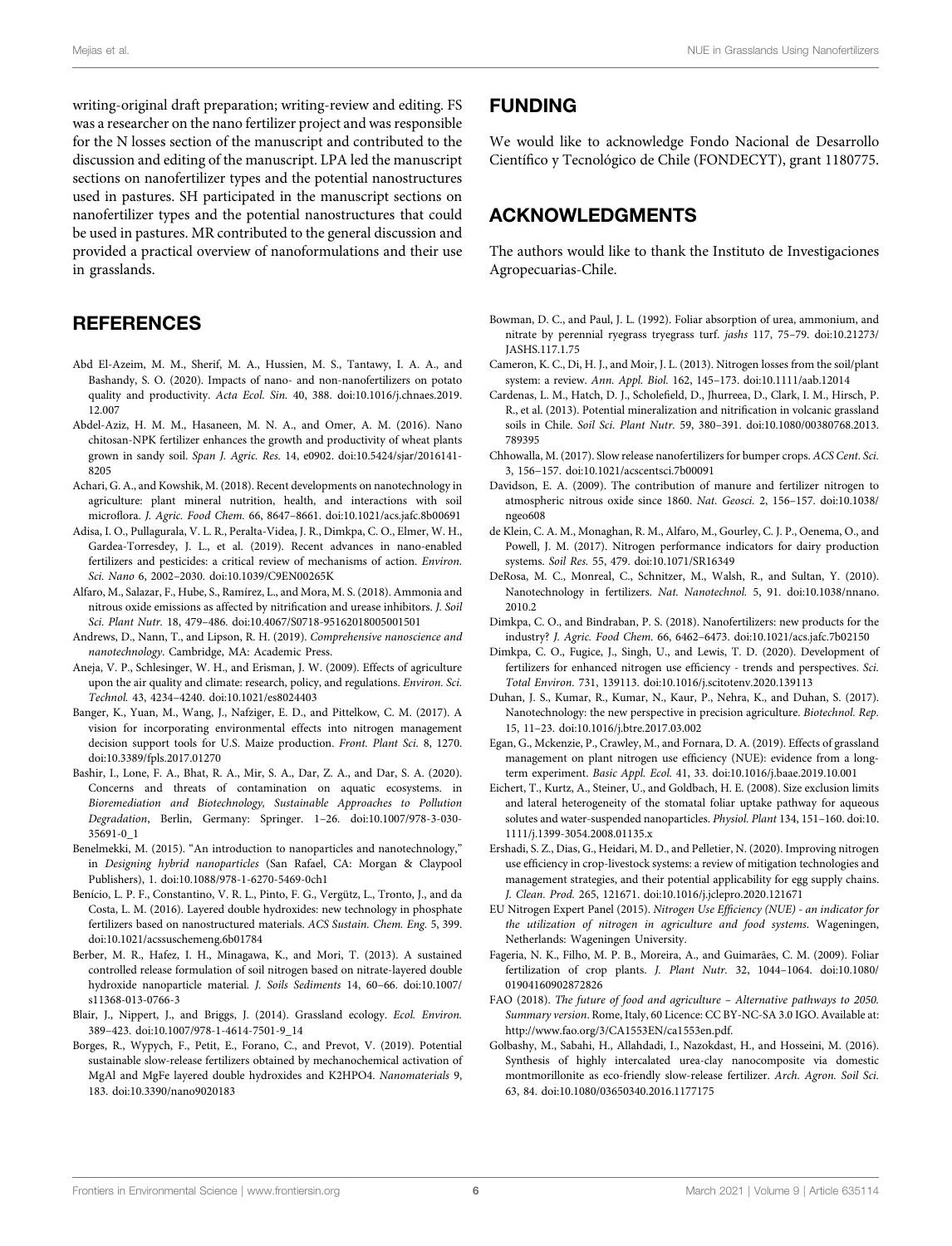- <span id="page-6-19"></span>Henning, S. W., Branham, B. E., and Mulvaney, R. L. (2013b). Response of turfgrass to urea-based fertilizers formulated to reduce ammonia volatilization and nitrate conversion. Biol. Fertil. Soils 49, 51–60. doi:[10.1007/s00374-012-](https://doi.org/10.1007/s00374-012-0696-z) [0696-z](https://doi.org/10.1007/s00374-012-0696-z)
- <span id="page-6-9"></span>Henning, S. W., Mulvaney, R. L., and Branham, B. E. (2013a). Factors affecting foliar nitrogen uptake by creeping bentgrass. Crop Sci. 53, 1778. doi:[10.2135/](https://doi.org/10.2135/cropsci2012.11.0650) [cropsci2012.11.0650](https://doi.org/10.2135/cropsci2012.11.0650)
- <span id="page-6-0"></span>Hunter, M. C., Smith, R. G., Schipanski, M. E., Atwood, L. W., and Mortensen, D. A. (2017). Agriculture in 2050: recalibrating targets for sustainable intensification. BioScience 67, 386–391. doi[:10.1093/biosci/bix010](https://doi.org/10.1093/biosci/bix010)
- <span id="page-6-40"></span>Iqbal, M. A. (2019). Nano-fertilizers for sustainable crop production under changing climate: a global perspective. London, United Kingdom: IntechOpen, doi[:10.](https://doi.org/10.5772/intechopen.89089) [5772/intechopen.89089](https://doi.org/10.5772/intechopen.89089)
- <span id="page-6-13"></span>Iqbal, M., Umar, S., and Mahmooduzzafar (2019). Nano-fertilization to enhance nutrient use efficiency and productivity of crop plants. in Nanomater. Plant Potential, 473–505. doi:[10.1007/978-3-030-05569-1\\_19](https://doi.org/10.1007/978-3-030-05569-1_19)
- <span id="page-6-16"></span>Isermann, K. (1990). Share of agriculture in nitrogen and phosphorus emissions into the surface waters of Western Europe against the background of their eutrophication. Fertilizer Res. 26, 253–269. doi[:10.1007/BF01048764](https://doi.org/10.1007/BF01048764)
- <span id="page-6-18"></span>Jadon, P., Selladurai, R., Yadav, S. S., Coumar, M. V., Dotaniya, M. L., Singh, A. K., et al. (2018). Volatilization and leaching losses of nitrogen from different coated urea fertilizers. J. Soil Sci. Plant Nutr. 18, 1036–1047. doi[:10.4067/S0718-](https://doi.org/10.4067/S0718-95162018005002903) [95162018005002903](https://doi.org/10.4067/S0718-95162018005002903)
- <span id="page-6-37"></span>Jia, C., Lu, P., and Zhang, M. (2020). Preparation and characterization of environmentally friendly controlled release fertilizers coated by leftoversbased polymer. Processes 8, 417. doi[:10.3390/pr8040417](https://doi.org/10.3390/pr8040417)
- <span id="page-6-29"></span>Jiang, X., Yan, B., Chen, J., Li, W., Hu, J., and Guan, Y. (2019). Transport and retention of phosphorus in soil with addition of Mg-Al layered double hydroxides: effects of material dosage, flow velocity and pH. Chem. Eng. J. 378, 122154. doi[:10.1016/j.cej.2019.122154](https://doi.org/10.1016/j.cej.2019.122154)
- <span id="page-6-20"></span>Jyothi, T. V., and Hebsur, N. S. (2017). Effect of nanofertilizers on growth and yield of selected cereals - a review. Ag 38. doi[:10.18805/ag.v38i02.7942](https://doi.org/10.18805/ag.v38i02.7942)
- <span id="page-6-24"></span>Kah, M., Kookana, R. S., Gogos, A., and Bucheli, T. D. (2018). A critical evaluation of nanopesticides and nanofertilizers against their conventional analogues. Nat. Nanotechnol. 13, 677–684. doi:[10.1038/s41565-018-0131-1](https://doi.org/10.1038/s41565-018-0131-1)
- <span id="page-6-22"></span>Kalia, A., Sharma, S. P., and Kaur, H. (2019). "Nanoscale fertilizers: harnessing boons for enhanced nutrient use efficiency and crop productivity," in Nanobiotechnology applications in plant protection: volume 2 nanotechnology in the Life sciences. Editors K. A. Abd-Elsalam and R. Prasad (Cham, Switzerland: Springer International Publishing)), 191–208. doi[:10.1007/978-](https://doi.org/10.1007/978-3-030-13296-5_10) [3-030-13296-5\\_10](https://doi.org/10.1007/978-3-030-13296-5_10)
- <span id="page-6-23"></span>Kalia, A., and Sharma, S. P. (2019). "Nanomaterials and vegetable crops: realizing the concept of sustainable production," in Nanoscience for sustainable agriculture. Editors R. N. Pudake, N. Chauhan, and C. Kole (Cham, Switzerland: Springer International Publishing), 323–353. doi:[10.1007/978-3-](https://doi.org/10.1007/978-3-319-97852-9_15) [319-97852-9\\_15](https://doi.org/10.1007/978-3-319-97852-9_15)
- <span id="page-6-28"></span>Koilraj, P., Antonyraj, C. A., Gupta, V., Reddy, C. R. K., and Kannan, S. (2013). Novel approach for selective phosphate removal using colloidal layered double hydroxide nanosheets and use of residue as fertilizer. Appl. Clay Sci. 86, 111–118. doi:[10.1016/j.clay.2013.07.004](https://doi.org/10.1016/j.clay.2013.07.004)
- <span id="page-6-25"></span>Kopittke, P. M., Lombi, E., Wang, P., Schjoerring, J. K., and Husted, S. (2019). Nanomaterials as fertilizers for improving plant mineral nutrition and environmental outcomes. Environ. Sci. Nano 6, 3513–3524. doi[:10.1039/C9EN00971J](https://doi.org/10.1039/C9EN00971J)
- <span id="page-6-6"></span>Kottegoda, N., Sandaruwan, C., Priyadarshana, G., Siriwardhana, A., Rathnayake, U. A., Berugoda Arachchige, D. M., et al. (2017). Urea-Hydroxyapatite nanohybrids for slow release of nitrogen. ACS Nano 11, 1214–1221. doi[:10.](https://doi.org/10.1021/acsnano.6b07781) [1021/acsnano.6b07781](https://doi.org/10.1021/acsnano.6b07781)
- <span id="page-6-32"></span>Kottegoda, N., Munaweera, I., Madusanka, N., and Karunaratne, V. (2011). A green slow-release fertilizer composition based on urea-modified hydroxyapatite nanoparticles encapsulated wood. Curr. Sci. 101, 73-78.
- <span id="page-6-4"></span>Kumar, R., Ashfaq, M., and Verma, N. (2018). Synthesis of novel PVA-starch formulation-supported Cu-Zn nanoparticle carrying carbon nanofibers as a nanofertilizer: controlled release of micronutrients. J. Mater. Sci. 53, 7150–7164. doi:[10.1007/s10853-018-2107-9](https://doi.org/10.1007/s10853-018-2107-9)
- <span id="page-6-35"></span>Kusumastuti, Y., Istiani, A., Rochmadiand Purnomo, C. W. (2019). Chitosan-based polyion multilayer coating on NPK fertilizer as controlled released fertilizer. Adv. Mater. Sci. Engineering 2019, 1. doi[:10.1155/2019/2958021](https://doi.org/10.1155/2019/2958021)
- <span id="page-6-27"></span>Lazaratou, C. V., Vayenas, D. V., and Papoulis, D. (2020). The role of clays, clay minerals and clay-based materials for nitrate removal from water systems: a review. Appl. Clay Sci. 185, 105377. doi:[10.1016/j.clay.2019.105377](https://doi.org/10.1016/j.clay.2019.105377)
- <span id="page-6-1"></span>Lee, D. R., Barrett, C. B., and McPeak, J. G. (2006). Policy, technology, and management strategies for achieving sustainable agricultural intensification. Agric. Econ. 34, 123–127. doi[:10.1111/j.1574-0864.2006.00112.x](https://doi.org/10.1111/j.1574-0864.2006.00112.x)
- <span id="page-6-2"></span>Lee, Y.-C., and Moon, J.-Y. (2020). Introduction to nanotechnology and bionanotechnology," in Introduction to bionanotechnology. Editors Y.-C. Lee and J.-Y. Moon (Singapore: Springer), 1–14. doi:[10.1007/978-981-15-1293-3\\_1](https://doi.org/10.1007/978-981-15-1293-3_1)
- <span id="page-6-17"></span>Leip, A., Billen, G., Garnier, J., Grizzetti, B., Lassaletta, L., Reis, S., et al. (2015). Impacts of European livestock production: nitrogen, sulphur, phosphorus and greenhouse gas emissions, land-use, water eutrophication and biodiversity. Environ. Res. Lett. 10, 115004. doi:[10.1088/1748-9326/10/11/115004](https://doi.org/10.1088/1748-9326/10/11/115004)
- <span id="page-6-33"></span>Liu, R., and Lal, R. (2015). Potentials of engineered nanoparticles as fertilizers for increasing agronomic productions. Sci. Total Environ. 514, 131–139. doi[:10.](https://doi.org/10.1016/j.scitotenv.2015.01.104) [1016/j.scitotenv.2015.01.104](https://doi.org/10.1016/j.scitotenv.2015.01.104)
- <span id="page-6-7"></span>Lowry, G. V., Avellan, A., and Gilbertson, L. M. (2019). Opportunities and challenges for nanotechnology in the agri-tech revolution. Nat. Nanotechnol. 14, 517–522. doi[:10.1038/s41565-019-0461-7](https://doi.org/10.1038/s41565-019-0461-7)
- <span id="page-6-39"></span>Lv, J., Christie, P., and Zhang, S. (2019). Uptake, translocation, and transformation of metal-based nanoparticles in plants: recent advances and methodological challenges. Environ. Sci. Nano 6, 41–59. doi[:10.1039/C8EN00645H](https://doi.org/10.1039/C8EN00645H)
- <span id="page-6-12"></span>Maddux, L., and Barnes, P. (1985). Effects of time and rate of applied nitrogen and nitrapyrin on irrigated corn. J. Fertil. issues 2, 124–129.
- <span id="page-6-36"></span>Mahil, E. I. T., and Kumar, B. N. A. (2019). Foliar application of nanofertilizers in agricultural crops – a review. 11.
- <span id="page-6-34"></span>Malekian, R., Abedi-Koupai, J., and Eslamian, S. S. (2011). Influences of clinoptilolite and surfactant-modified clinoptilolite zeolite on nitrate leaching and plant growth. J. Hazard. Mater. 185, 970–976. doi[:10.1016/j.jhazmat.2010.09.114](https://doi.org/10.1016/j.jhazmat.2010.09.114)
- <span id="page-6-21"></span>Malinas, A., Rotar, I., Vidican, R., Iuga, V., Pacurar, F., Malinas, C., et al. (2020). Designing a sustainable temporary grassland system by monitoring nitrogen use efficiency. Agronomy 10 (1), 149. doi[:10.3390/agronomy10010149](https://doi.org/10.3390/agronomy10010149)
- <span id="page-6-38"></span>Manikandan, A., and Subramanian, K. S. (2017). Study on mitigation of ammonia volatilization loss in urea through adsorbents. Jans 9, 688–692. doi:[10.31018/](https://doi.org/10.31018/jans.v9i2.1258) [jans.v9i2.1258](https://doi.org/10.31018/jans.v9i2.1258)
- <span id="page-6-30"></span>Manjaiah, K., Mukhopadhyay, R., Paul, R., Datta, S., Periyamuthu, K., and Sarkar, B. (2019). Clay minerals and zeolites for environmentally sustainable agriculture. in Modified clay and zeolite nanocomposite materials. Amsterdam, Netherlands: Elsevier. 309–329. doi[:10.1016/B978-0-12-814617-0.00008-6](https://doi.org/10.1016/B978-0-12-814617-0.00008-6)
- <span id="page-6-8"></span>Manjunatha, S. B., Biradar, D., and Aladakatti, Y. (2016). Nanotechnology and its applications in agriculture: a review. J. Farm Sci. 29, 1–13.
- <span id="page-6-3"></span>Marchiol, L., Iafisco, M., Fellet, G., and Adamiano, A. (2020)."Chapter Two - nanotechnology support the next agricultural revolution: perspectives to enhancement of nutrient use efficiency," in Advances in agronomy. Editor D. L. Sparks (Cambridge, MA: Academic Press), 27–116. doi[:10.1016/bs.agron.2019.12.001](https://doi.org/10.1016/bs.agron.2019.12.001)
- <span id="page-6-5"></span>Mastronardi, E., Tsae, P., Zhang, X., Monreal, C., and Derosa, M. (2015). Strategic role of nanotechnology in fertilizers: potential and limitations. Berlin, Germany: Springer. 25–67. doi[:10.1007/978-3-319-14024-7\\_2](https://doi.org/10.1007/978-3-319-14024-7_2)
- <span id="page-6-15"></span>Matheyarasu, R., Seshadri, B., Bolan, N. S., and Naidu, R. (2016). Assessment of nitrogen losses through nitrous oxide from abattoir wastewater-irrigated soils. Environ. Sci. Pollut. Res. Int. 23, 22633–22646. doi[:10.1007/s11356-016-7438-y](https://doi.org/10.1007/s11356-016-7438-y)
- <span id="page-6-26"></span>Mikkelsen, R. (2018). Nanofertilizer and Nanotechnology: a quick look. Better Crops 102, 18–19. doi:[10.24047/BC102318](https://doi.org/10.24047/BC102318)
- <span id="page-6-31"></span>Montalvo, D., McLaughlin, M. J., and Degryse, F. (2015). Efficacy of hydroxyapatite nanoparticles as phosphorus fertilizer in andisols and oxisols. Soil Sci. Soc. America J. 79, 551–558. doi:[10.2136/sssaj2014.09.0373](https://doi.org/10.2136/sssaj2014.09.0373)
- <span id="page-6-11"></span>Norton, R., Davidson, E., and Roberts, T. (2015). "Nitrogen use efficiency and nutrient performance indicators," in Glob. Partnersh. Nutr. Manag. (Washington, DC: Task Team Workshop Wash. DC), 1–14.
- <span id="page-6-14"></span>IPCC (2015). Climate change 2014: mitigation of climate change ; summary for policymakers technical Summary ; part of the working group III contribution to the fifth asessment rreport of the intergovernmental panel on climate change. O. Edenhofer, R. Pichs-Madruga, Y. Sokona, J. C. Minx, E. Farahani, S. Kadner, et al. (Geneva, Switzerland: Intergovernmental Panel on Climate Change).
- <span id="page-6-10"></span>Oenema, O., de Klein, C., and Alfaro, M. (2014). Intensification of grassland and forage use: driving forces and constraints. Crop Pasture Sci. 65, 524–537. doi[:10.](https://doi.org/10.1071/cp14001) [1071/cp14001](https://doi.org/10.1071/cp14001)